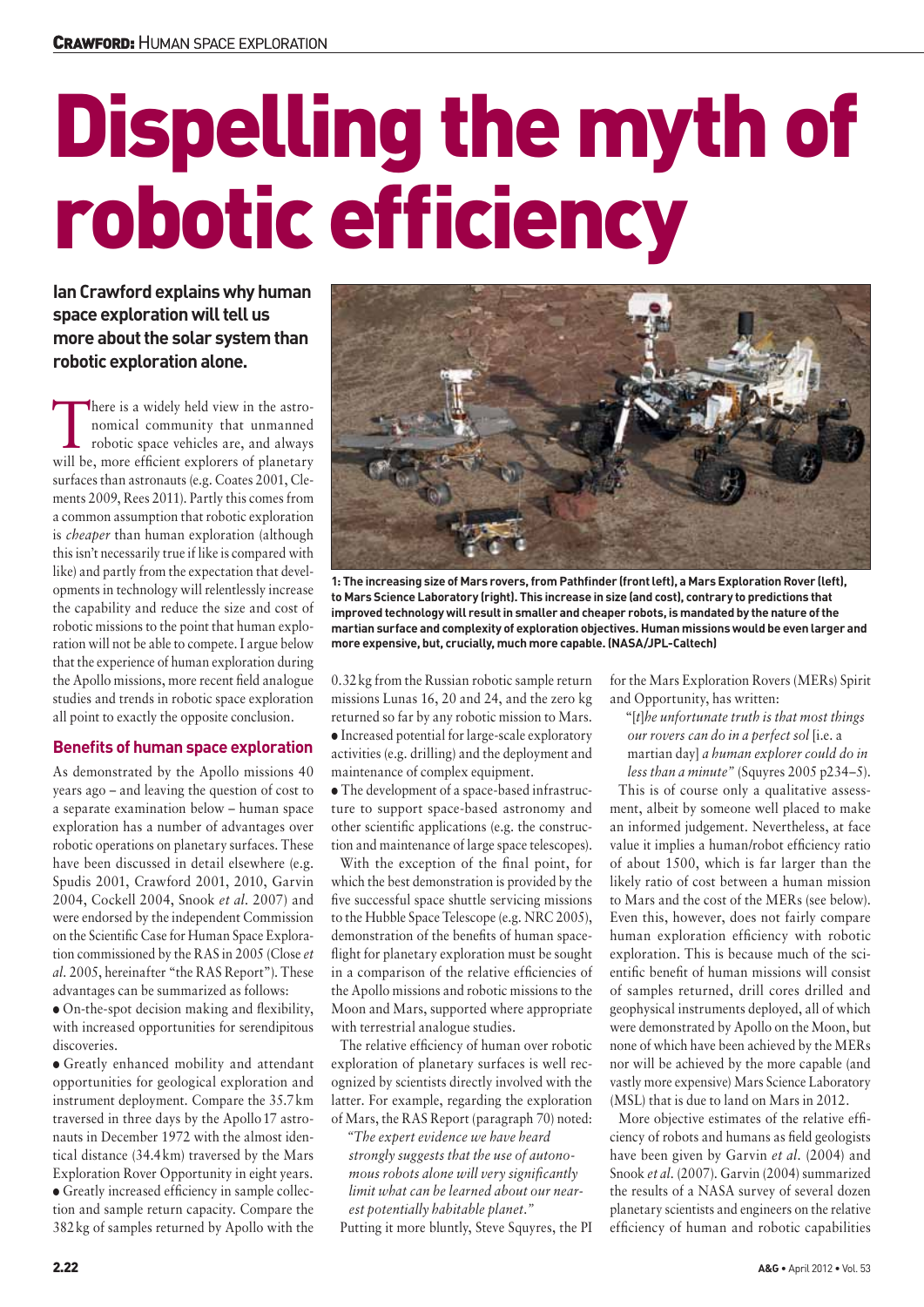# **Table 1: Humans vs robots in space**

| Table 1: Humans vs robots in space |                          |                                                                                                        |           |                                                                                                                                                |
|------------------------------------|--------------------------|--------------------------------------------------------------------------------------------------------|-----------|------------------------------------------------------------------------------------------------------------------------------------------------|
| skill                              | objective<br>measurement | humans                                                                                                 | advantage | robots                                                                                                                                         |
| strength                           | Y                        | high strength/high torque; sometimes<br>too strong                                                     |           | load/torque can be varied over very wide<br>range with precise control                                                                         |
| endurance                          | Υ                        | limited by available consumable and<br>physical tolerances                                             |           | limited by design, environmental decay                                                                                                         |
| precision                          | Υ                        | high degree of training is required to<br>ensure repeated performance in humans                        |           | once programmed, robot precision is<br>limited only by electromechanical design                                                                |
| cognition                          | N                        | creative and limited only by prior training                                                            |           | execution of preprogrammed routines                                                                                                            |
| perception                         | ${\sf N}$                | highly integrated sensory suite of limited<br>use in space environment, visual accuity<br>is very high |           | can detect minute environmental<br>changes; can sense trace elements in low<br>concentration                                                   |
| detection                          | Y                        | high detection sensitivity, though sensory<br>paths limited during exploration                         |           | extremely high detection ability if<br>preprogrammed and equipped with proper<br>sensors                                                       |
| sensory<br>accuity                 | Y                        | highly integrated sensory suite of limited<br>use in space environment, visual accuity<br>is very high |           | capable of detecting minute environmental<br>changes if so equipped                                                                            |
| speed                              | Y                        | able to cover great distances quickly                                                                  |           | able to work very slowly and steadily                                                                                                          |
| response time                      | Υ                        | spot decisions and rapid response is<br>customary, sometimes a disadvantage                            |           | rapid to programmed events, latency delay<br>for "hold" events                                                                                 |
| decision<br>making                 | $\mathsf{N}$             | flexible, unlimited in either speed or<br>capacity                                                     |           | primitive learning capacity to scripted<br>events                                                                                              |
| reliability                        | Υ                        | high in terms of meeting mission<br>objectives, but require support systems<br>of high complexity      |           | high reliability, but relatively short lives in<br>space exploration environments                                                              |
| adaptability                       | N                        | highly adaptable to new and changing<br>situations                                                     |           | reprogrammable to a limited extent,<br>otherwise limited by design and system<br>redundancy                                                    |
| agility                            | N                        | agility limited only by design of exoshell                                                             |           | computation requirements dictate slow<br>movements with limited agility                                                                        |
| versatility                        | N                        | readily self-programmable to provide<br>multipurpose services and functions                            |           | generally designed to perform specific<br>functions and poorly equipped to new<br>applications                                                 |
| dexterity                          | Υ                        | ability to manipulate large and very small<br>objects with high flexibility                            |           | can exhibit very high DoF and fast reaction<br>times                                                                                           |
| fragility                          | N                        | generally robust but total system failure<br>can be caused by small effects                            |           | exploration robots generally very fragile,<br>especially attendant instrument suites                                                           |
| expendibility                      | ${\sf N}$                | human life is precious and we place ever<br>higher value on it                                         |           | robot also high value - today we send<br>robots to less interesting scientific sights<br>on Mars because value is high - return<br>unnecessary |
| maintainability                    | N                        | low cycle time between periodic<br>consumable replenishments, requires<br>expert skills to maintain    |           | limited only by design - can be maintained<br>by low-skill personnel                                                                           |

**Tabular summary of exploration skills after Garvin (2004). The fourth column indicates relative advantage of humans or robots on a sliding scale (green: the advantage lies with humans; red: with robots; white: equal). In most cases humans have a clear advantage. Since 2004 the extreme endurance of the MERs has moved this entry more in favour of robots, but they remain slow and inflexible. (Courtesy of Jim Garvin/NASA/Springer)**

in 18 different skill sets relevant to planetary exploration. The results are summarized in table 1, and show a clear balance in favour of human capabilities (with the implicit recognition that the most efficient exploration strategies of all will be those consisting of human–robotic partnerships where each complements the other).

This conclusion is corroborated by direct field comparisons of human and robotic exploration at planetary analogue sites on Earth. Snook *et al.* (2007) reported the results of one such study, conducted at the Haughton impact crater in the Canadian Arctic, where the efficiency of a human explorer (suitably encumbered in a spacesuit) was compared with that of a teleoperated rover (controlled from NASA Ames Research Centre in California) in the performance of a range of exploration tasks. The rover was more sophisticated than those employed in present-day space missions, and included simulation of artificial intelligence capabilities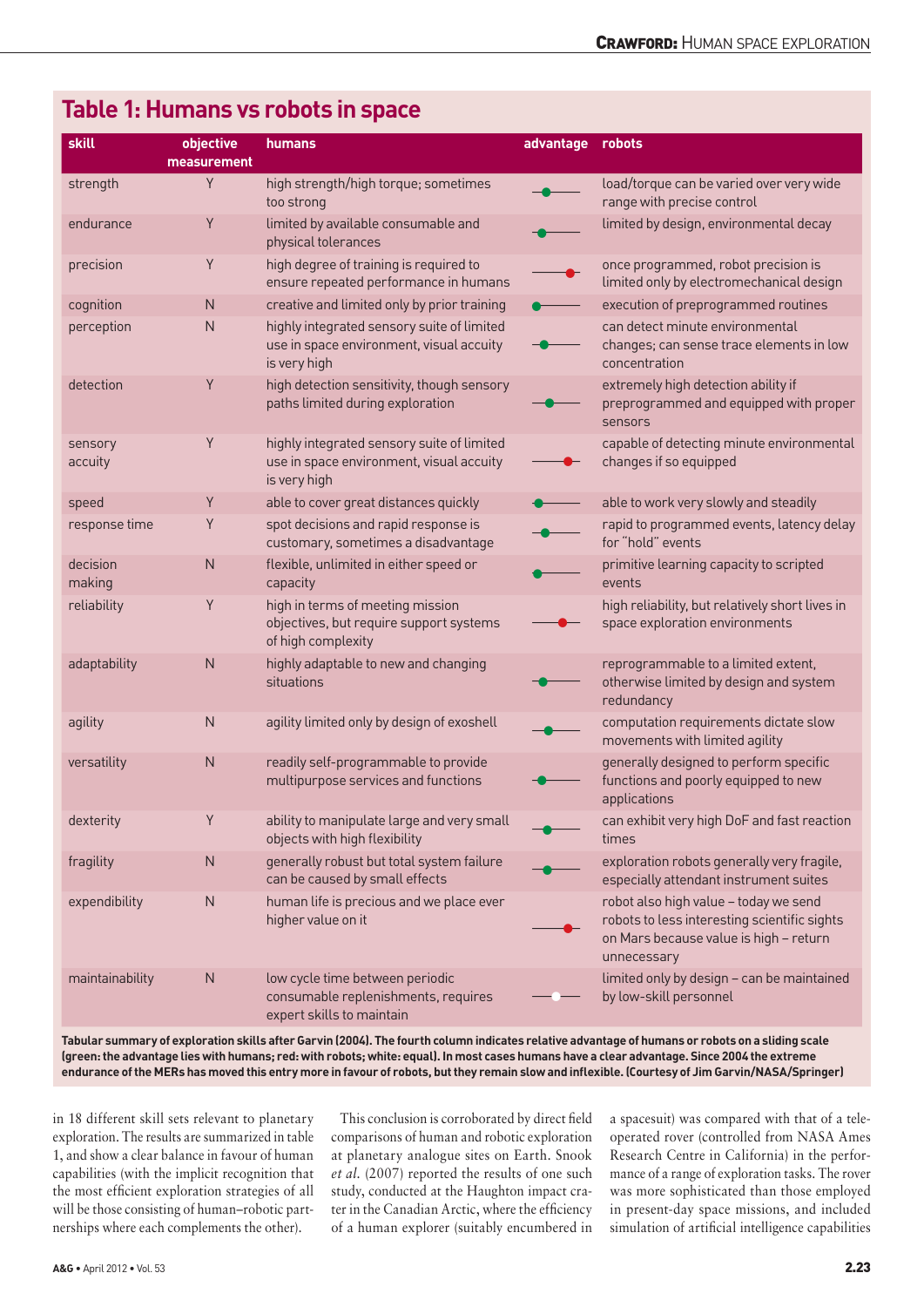that are only likely to be incorporated in actual space missions from 2015 at the earliest. Nevertheless, the space-suited "astronaut" was found to be much more efficient in performing exploration tasks than the rover, and Snook *et al.* (2007 p438) concluded that "humans could be one to two orders of magnitude more productive per unit time in exploration than future terrestrially controlled robots".

Although this estimate is an order of magnitude lower than Squyres' off-the-cuff estimate of 1500 given above, this is mainly because the comparison was conducted between human and *tele-robotic* exploration, rather than between humans and supervised quasi-autonomous robotic exploration such as carried out by the MERs and MSL. Tele-robotic exploration is known to be more efficient than autonomous robotic operation, precisely because real-time human interaction is involved, but it cannot be employed effectively on planetary surfaces more distant than the Moon because of the inevitable communications delay (Lester and Thronson 2011). Garvin (2004, see his figure 2) has compared the efficiencies of robotic, tele-robotic, and human exploration, from which it is clear that if humans are "one to two orders of magnitude more efficient" than tele-robots then they will be even *more* efficient when compared with robotic vehicles such as the MERs or MSL, bringing the two estimates into better agreement.

Moreover, while comparisons based on the relative time taken to perform certain tasks do indeed show humans to be more efficient than robots, they nevertheless grossly underestimate the added scientific value of having humans on planetary surfaces. This is because astronauts have to come back to Earth, and can therefore bring large quantities of intelligently collected samples back with them. Robotic explorers, on the other hand, generally do not return – one reason why they are cheaper – so nothing can come back with them. Even if robotic sample return missions are implemented, neither the quantity nor the diversity of these samples will be as high as would be achievable in the context of a human mission – again compare the 382kg of samples (collected from more than 2000 discrete locations) returned by Apollo, with the 0.32kg (collected from three locations) brought back by the Luna sample return missions. The Apollo sample haul might also be compared with the  $\leq 0.5$  kg generally considered in the context of future robotic Mars sample return missions (e.g. ISAG 2011). Note that this comparison is not intended in any way to downplay the scientific importance of robotic Mars sample return, which will in any case be essential before human missions can responsibly be sent to Mars, but merely to point out the step change in sample availability (both in quantity and diversity) that may be expected when and if human missions *are* sent to the planet.



**2: Cumulative number of refereed publications in the ADS database for the Apollo, Luna 16/20/24, Lunokhod, Surveyor, and Mars Exploration Rover missions. See "Bibliometric search details" on page 2.26 for more information.**

#### **Bibliometrics**

If, as argued above, human exploration of planetary surfaces is really scientifically so much more efficient than robotic exploration, then we would expect to see this reflected in the scientific literature. As the only human exploration missions to date are the Apollo missions, any such bibliometric comparison must be between publications based on Apollo data and those based on various robotic missions to the Moon and Mars. With this in mind, figure 2 shows the cumulative number of refereed publications recorded in the SAO/NASA Astrophysics Data System (ADS) resulting from the six successful Apollo landings, the three Luna sample return missions (Lunas 16, 20, 24), the two tele-operated Lunokhod rovers (Lunas 17, 21), the five successful Surveyor lunar soft landers, and the two MERs (Spirit and Opportunity) on Mars. Those interested will find more details of the search parameters in the box on page 2.26.

Several things are immediately apparent. Most obvious is the sheer volume of Apollo's scientific legacy compared to the other missions illustrated. This alone goes a long way to vindicate the points made above about human versus robotic efficiency. The second point to note is that the next most productive set of missions are the lunar sample return missions Lunas 16, 20 and 24, which highlights the importance of sample return. Indeed, a large part of the reason why Apollo has resulted in many more publications than the Luna missions is the much larger quantity and diversity of the samples – which will always be greater in the context of human missions. The third point to note is that, despite being based on data obtained and samples collected more than 40 years ago, and unlike the Luna, Lunokhod, or Surveyor publications, which have clearly levelled off, the Apollo publication rate is still rising. Indeed, it is actually rising as fast as, or

faster than, the publications rate derived from the Mars Exploration Rovers, despite the fact that data derived from the latter are much more recent. No matter how far one extrapolates into the future, it is clear that the volume of scientific activity generated by the MERs, or other robotic exploration missions, will never approach that due to Apollo.

However, to my mind, the most staggering thing about figure 2 is that this enormous scientific legacy is based on a total of only 12.5 days total contact time with the lunar surface. Note that this is the total cumulative time the Apollo astronauts were on the Moon, including downtime in the Lunar Module, not the cumulative EVA time, which was just 3.4 days (Orloff and Harland 2006). This may be compared with a total of 436 active days on the surface for the Lunokhods (Wilson 1987) and 5162 days for the Mars Exploration Rovers (to the end of 2011, allowing for the fact that contact was lost with Spirit on 22 March 2010). This comparison is illustrated in figure 3, which shows the cumulative number of publications divided by days of fieldwork on the surface (adopting 12.5 days for Apollo to allow for a fair comparison with the rovers). This is the same as dividing the cumulative number of publications by the number of sites studied up to a given date and the average days of fieldwork per site. Dips in the cumulative curves occur when a new mission arrives, instantaneously increasing the days of fieldwork before this has fed through to increased publications. Note the logarithmic scale – by this metric, Apollo was over three orders of magnitude more efficient in producing scientific papers per day of fieldwork than are the MERs. This is essentially the same as Squyres' (2005) intuitive estimate given above, and is consistent with the more quantitative analogue fieldwork tests reported by Snook *et al.* (2007).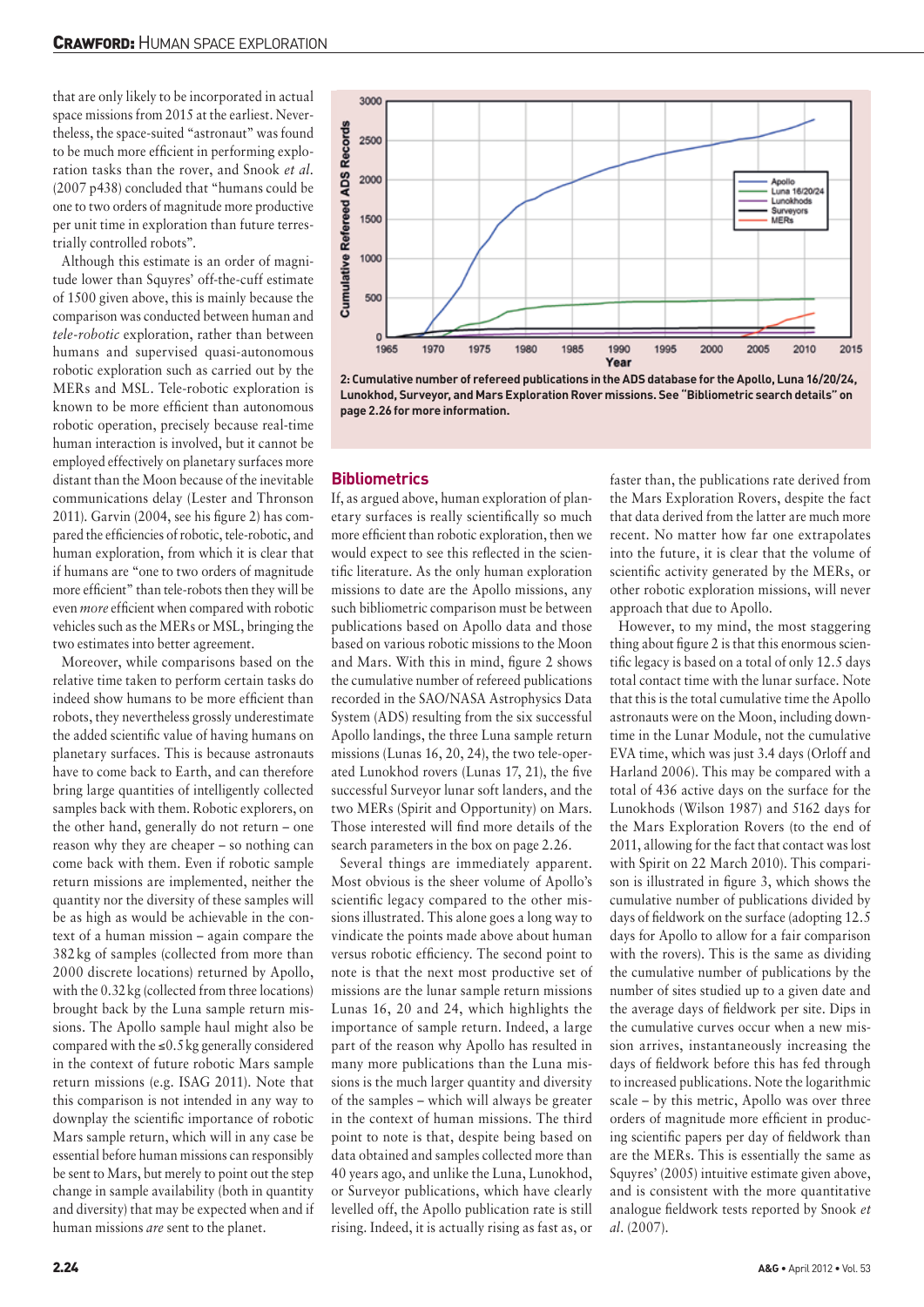

**3: Refereed publications per day exploring the surface of the Moon or Mars. This is the same as dividing the cumulative number of publications by the number of sites visited by a given date and the average time spent there. The plot covers those missions plotted in figure 2 which had, or have, surface mobility, and which can therefore be considered as having performed "fieldwork".**

#### **Human exploration costs**

Although it is generally taken for granted that human exploration is more expensive than robotic exploration, and this is certainly true if the aggregate costs are the only ones considered, the situation is not as clear cut as it is sometimes made out to be. For one thing, the ratio of costs between human and robotic missions, while large, may nevertheless be smaller than the corresponding ratio in scientific productivity. The Apollo missions are instructive in this respect. Wilhelms (1993) and Beattie (2001) estimated a total cost of Apollo as \$25bn "in 1960s money". This is rather more than the Congressional appropriations for Apollo (\$19.4bn from 1961 to 1973; tabulated by Orloff and Harland 2006). Taking the higher estimate (to be conservative) and taking "1960s" to be 1966 when Apollo expenditure peaked, this corresponds to about \$175bn today (where I have made use of the US Bureau of Statistics Inflation Calculator at http:// www.bls.gov/data/inflation\_calculator.htm).

It is interesting to compare this with the cost of a modern state-of-the-art robotic mission such as Mars Science Laboratory. MSL, which at this writing is en route to Mars, has cost an estimated \$2.5bn (Leone 2011). Thus, in real terms, Apollo cost 70 times as much as MSL. However, Apollo visited six sites, whereas MSL will visit one. In terms of cost-per-site Apollo was only 12 times dearer than MSL, yet each Apollo mission was vastly more capable. It is true that this comparison only strictly holds in the context of lunar exploration, where we can compare Apollo with a hypothetical future MSL-like lunar rover. In the context of Mars exploration, human missions seem likely to be more expensive than Apollo in real terms, although not necessarily by a large factor. The estimated total costs of some human Mars mission architectures are comparable to that of Apollo, or even lower (Turner 2004). The main point is that human

missions like Apollo are between two and three orders of magnitude more efficient in performing exploration tasks than robotic missions, while being only one to two orders of magnitude more expensive. In addition, human missions can accomplish scientific objectives that are unlikely to be achieved robotically at all (deep drilling and properly representative sample collection and return are obvious examples, as well as the increased opportunities for serendipitous discoveries). Looked at this way, human space exploration doesn't seem so expensive after all!

That said, there is a more sophisticated and productive way to view the relative costs of human and robotic spaceflight. The fact is that while robotic planetary missions are sciencefocused, and essentially their whole costs are therefore borne by scientific budgets, human spaceflight is not wholly, or even mainly, sciencedriven. Rather, the ultimate drivers of human spaceflight tend to be geopolitical concerns, industrial development and innovation, and employment in key industries. Thus, science can be a beneficiary of human missions instituted and (largely) paid for by other constituencies. Apollo again provides an excellent example: it was instituted for geopolitical rather than scientific reasons, and to first order the US government's expenditure of \$25bn (\$175bn today) would have occurred anyway, whether any science was performed or not. Fortunately, owing largely to the efforts of a relatively small number of senior scientists (Beattie 2001) scientific objectives and capabilities were incorporated into Apollo and resulted in the rich scientific legacy that is still being exploited today.

Of course, including science in Apollo did not come entirely free. It is interesting to compare this additional, strictly scientific, investment with the cost of robotic missions that were, and are, demonstrably less capable than Apollo. Beattie (2001) has studied the cost of including

science in Apollo (including the Apollo Lunar Surface Experiment Packages [ALSEPs], grants to the ALSEP investigators, construction of the Lunar Receiving Laboratory in Houston, grants to the initial tranche of lunar sample investigators, astronaut ALSEP and geological training etc), and arrived at a figure of \$350m in 1972 dollars (somewhat higher than other published estimates). Beattie does not explicitly include the additional cost of developing the Lunar Roving Vehicle (\$37m), but this should probably be added as the LRV was included in the last three Apollo missions mainly to enhance geological exploration. Thus we arrive at a total *scientific* cost in Apollo of \$387m in 1972 dollars. This corresponds to about \$2.09bn today, or 1.2% of the total Apollo budget.

#### **Comparison with robotic costs**

It is instructive to compare this with the costs of some past and planned robotic missions. It is sometimes difficult to get reliable estimates for these, but a search of various internet sources gives \$265m for Mars Pathfinder (which landed on Mars in 1997), \$820m for the two Mars Exploration Rovers (landed in 2004 and considering only the first 90 days of operations), and, as noted above, \$2.5bn for Mars Science Laboratory. Again employing the US Bureau of Statistics Inflation Calculator, these correspond to \$374m, \$982m, and \$2.5bn in 2011 dollars. For comparison, according to a NASA Planetary Sciences Decadal Survey Steering Committee report available online (Li and Hayati 2010), the estimated cost of the Mars Sample Return (MSR) mission proposed for around 2025 is about \$6.5bn These mission costs are compared in figure 4, from which two points arise:

● The cost of the robotic exploration of Mars has *not* been decreasing as technology advances, but has been increasing steadily. There is a good reason for this: planetary surfaces are large, rough, rugged places, not at all amenable to exploration with small, cheap rovers no matter how much "intelligence" is built into them. There isn't much point in having a hyper-intelligent rover the size of a matchbox if it can only travel 5m a day and gets stuck every time it encounters a rock the size of a brick. Nor is such a vehicle likely to carry much in the way of instrumentation. As a consequence, rovers have become bigger and more expensive (and more capable) with time (figure 1). This is exactly opposite to the trend predicted by some (e.g. Rees 2011), but it is one which will continue if we persist in trying to explore planetary surfaces with robots. ● In real terms, the cost of Mars Science Laboratory (\$2.5bn) already exceeds the additional cost of flying science on Apollo (\$2.09bn in today's money). In fact, as Apollo visited six different sites on the Moon, the cost of science per site (\$348m in 2011 dollars) is actually less than the cost of *any* of these robotic Mars